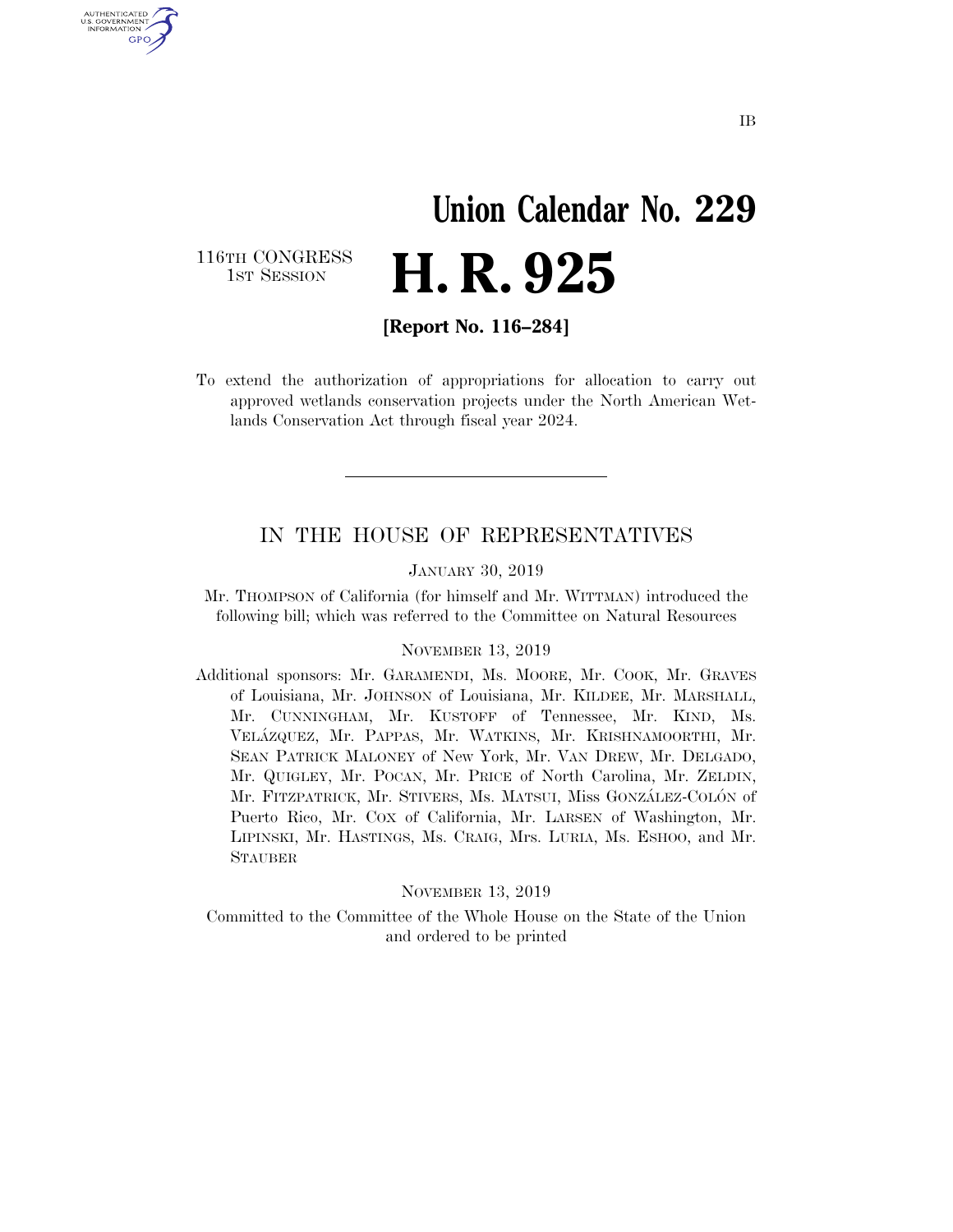# **A BILL**

2

To extend the authorization of appropriations for allocation to carry out approved wetlands conservation projects under the North American Wetlands Conservation Act through fiscal year 2024.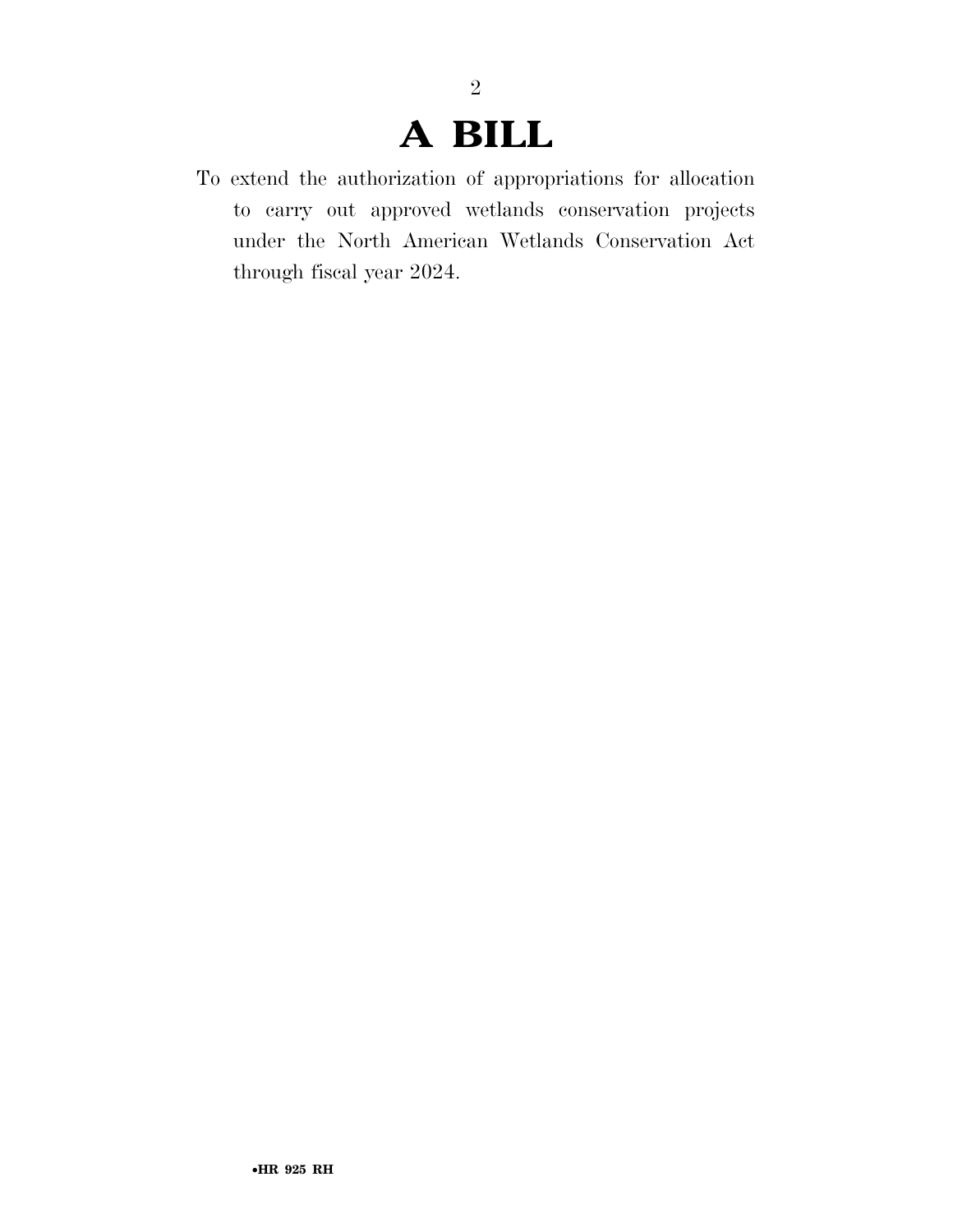*Be it enacted by the Senate and House of Representa-tives of the United States of America in Congress assembled,* 

## **SECTION 1. SHORT TITLE.**

 This Act may be cited as the ''North American Wet-lands Conservation Extension Act''.

## **SEC. 2. AUTHORIZATION OF APPROPRIATIONS.**

 Section 7(c) of the North American Wetlands Con- servation Act (16 U.S.C. 4406(c)) is amended by striking ''not to exceed—'' and all that follows through paragraph (5) and inserting ''not to exceed \$60,000,000 for each of fiscal years 2020 through 2024.''.